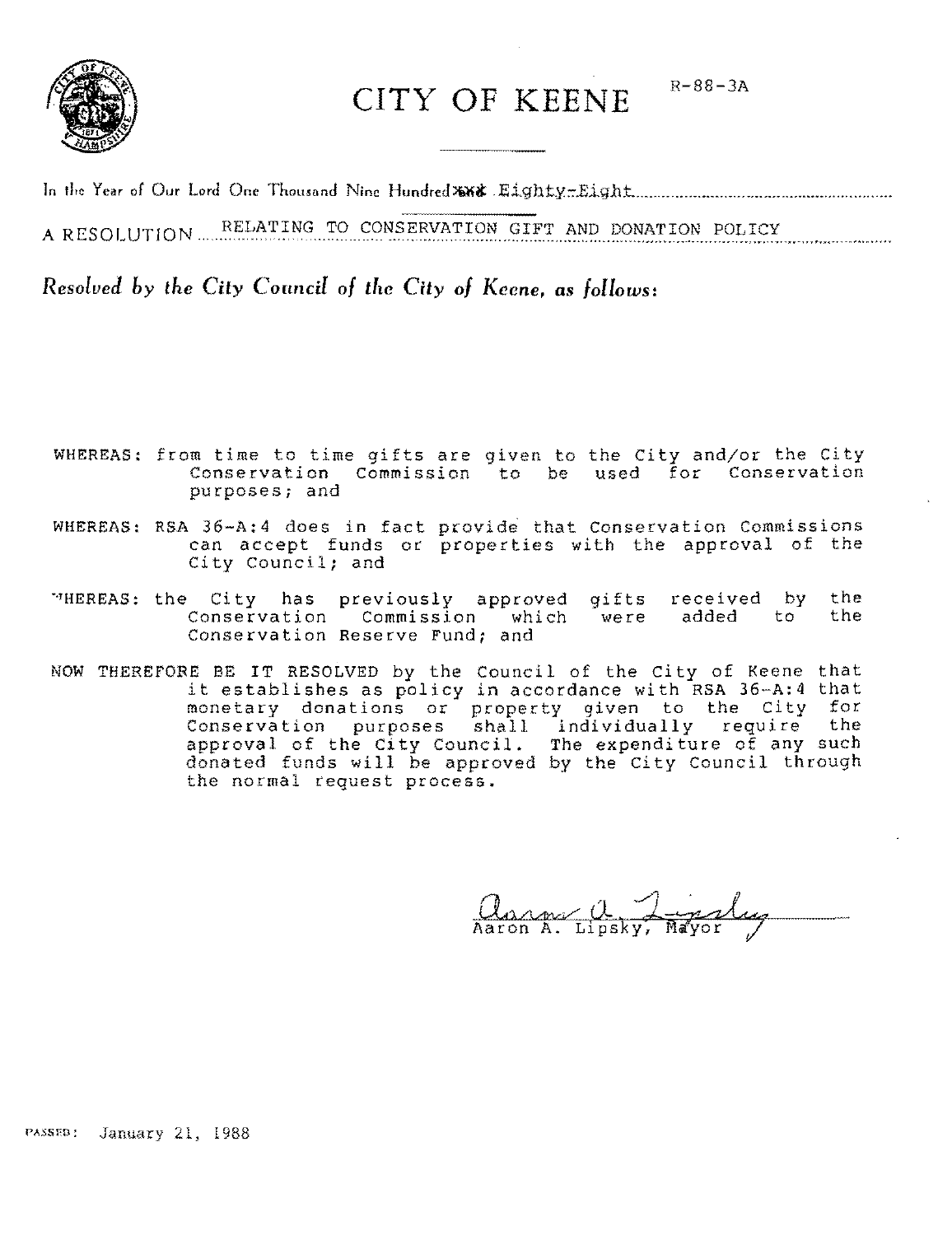#### CITY OF KEENE Keene, New Hampshire

#### FINANCE COMMITTEE MEETING MINUTES

 $\mathbf{r}$ 

January 14, 1988 7:00 P.M. CITY COUNCIL CHAMBERS

- Attendance: Robert E. Williams, Chairman Kendall W. Lane Mary F. Penny Dean J. Eaton Roger T. Zerba
- STAFF: Patrick MacQueen, City Manager Ray Tracy, Finance Director Laurence Shaffer, City Assessor Keith Damon, I.M.S. Director Maurice Barrett, Tax Collector
- 1. Resolution R-88-2: Approval of the 1988 Community Development Block Grant Application.

The representative of the Keene Housing Authority, Linda Mangones, explained to the Finance Committee that the application for \$500,000.00 in CDBG funding included a request for funding for the Cheshire Housing Trust project. That project is involved with the Base Hill Road affordable housing development currently being proposed. Ms. Mangones explained that it would be important that the Council support this portion of the grant request if the proposal was to receive consideration at the state level. The Keene Housing Authority does not wish to be in the position of submitting a grant for CDBG funding for a project that does not have the strong support of the City Council. Ms. Mangones explained that a public hearing was conducted and that Councilman Bishop entered certain reservations regarding the portion of the grant application that applied to the Base Hill Road affordable housing project.

On a vote of 5-0, the Finance Committee recommended to the Council that the Community Development Block Grant Application approval for  $$500,000.00$  be approved by the passage of  $R-88-2$ .

2. Resolution R-88-3 - Relating Conservation Gift and Donation Policy.

The City Manager explained that a policy statement had been cre-<br>ated for the review of the Finance Committee and Council. That ated for the review of the Finance Committee and Council. policy addresses the procedures outlined for the acceptance of poincy duffered one procedures outfined for the acceptance of the policy states that Council needs to approve the acceptance of any gift that is worth \$1,000.00 or more while the Conservation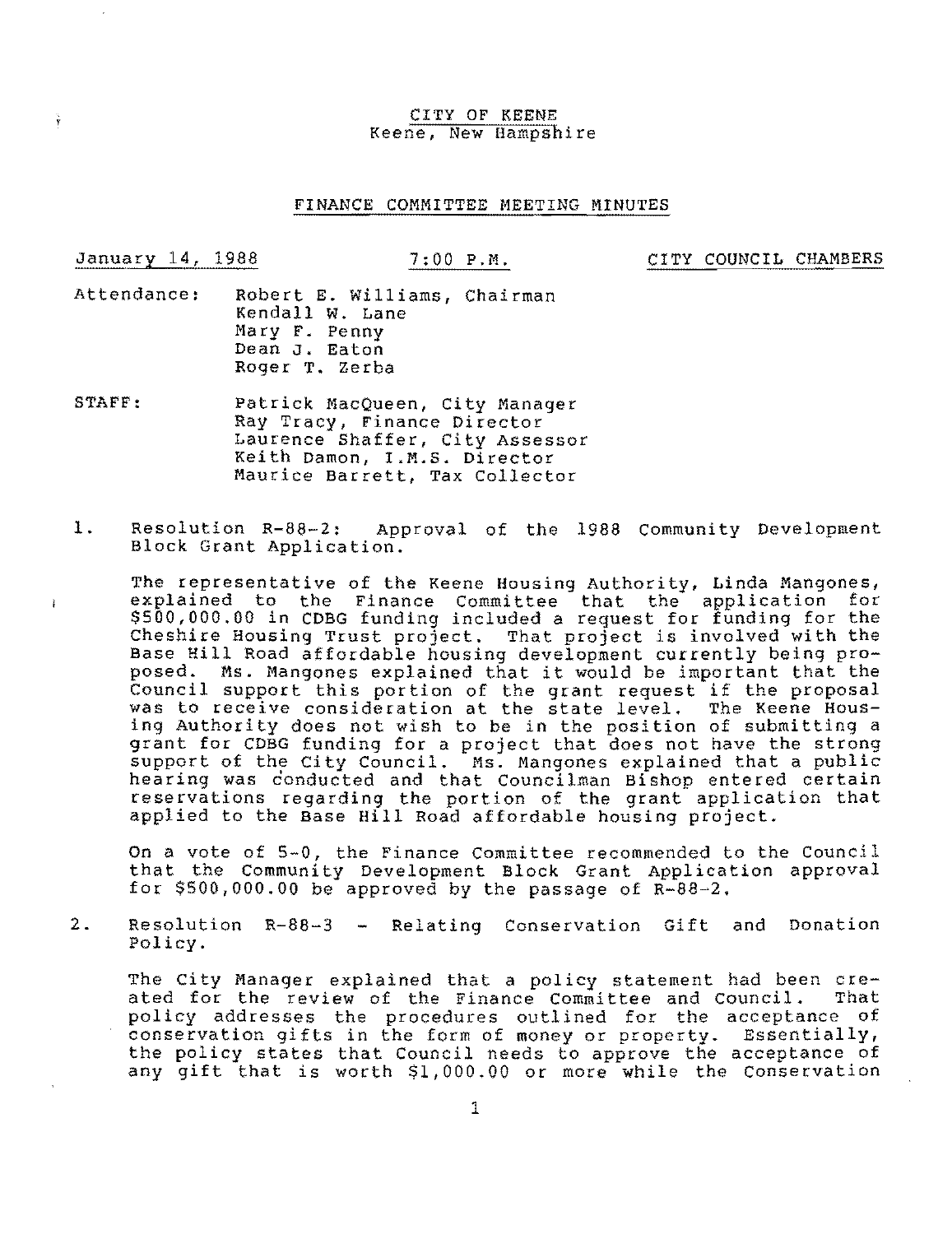Committee has the authority to accept gifts of less than \$1,000.00 Robert Williams explained that he would wish to have Council approve of all gifts made to the City.

On a motion, the resolution was amended, on a vote of 5-0, to delete the portion within the policy that allows the Conservation Committee the authority to accept gifts in behalf of the City.

On a vote of 5-0, the Committee recommended approval of amended Resolution R-8B-3-A, amended to provide that the Council approve all conservation gifts of money or property. The amended resolution is R-88-3A.

3. Report - state Retirement System

The Finance Director outlined certain impacts upon the budget of the proposed revisions being considered by the legislature for the State Retirement System brought on by the new Federal tax law. These proposed revisions have an estimated impact of approximately \$36,000.00 in additional costs to the City for providing retirement benefits.

The Committee requests more time on this item in order to gather more information regarding the funding of the proposed revision to the State Retirement System.

4. Report - Personnel Change Request, Finance Department.

The Finance Director explained that the current half time position authorized by Council has not been sufficient to meet the needs of the Finance Department. Additional secretarial duties, in conjunction with the need to cross train individuals along with the difficulty of attracting a long term part time employee, results in the request to upgrade the part time position to a full time position as it was prior to this budget. Enough funding is available for the full-time position.

 $\frac{1}{2}$ 

The Committee voted 5-0 to recommend to the Council that the current half time position budgeted in the Finance Department be current nair time position budgeted in the finance Department be<br>eliminated and that a full time position be created in it's place.

5. Ordinance 0-87-39A - Relating to Adoption of NHRSA 80:58-86. The Tax Collector explained that this amended ordinance essentially adopts the provisions of RSA 80:58-86 which will allow the City the exclusive right to purchase the tax liens for property *tax.*  In the past, private investors had the opportunity to bid on the available tax liens. The amended ordinance reflects a change in the wording of the ordinance replacing the word "require" with **lIacquire tl •** 

On a vote of 5-0, the Committee recommends that the Council approve Ordinance 0-87-39A.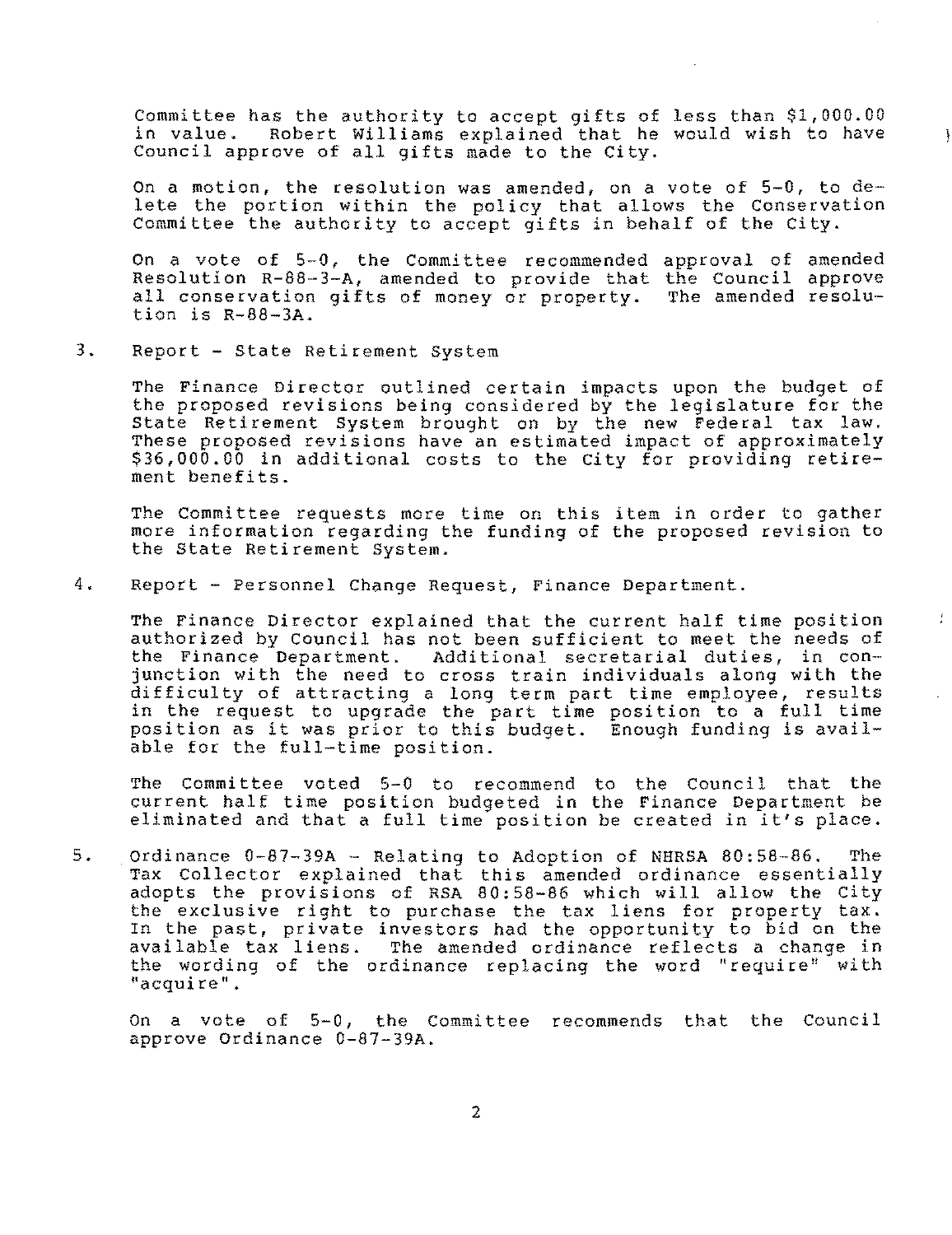$\frac{\text{City of Keene}}{\text{Our Haman} \geq 3.6}$ **City of Keene**<br>New Hampshire

> In City Council October 19, 2000. Report accepted and filed as informational.

October 12, 2000

TO: Mayor and Council Deputy City Clerk

FROM: Finance, Organization, and Personnel Committee

SUBJECT: MEMORANDUM - Finance Director - Conservation Land Acquisition **Fund** 

Chairman Thompson stated that the Communication would be accepted as informational.

<u>Dale E Thompson</u>

Background Notes:

Finance Director Martha Landry reported to the Committee on the findings regarding the Conservation Land Acquisition Fund. She stated that she and the City Attorney have reviewed the state laws relating to funds allocated to conservation commissions. She further stated that the review included the funding of conservation efforts, either through appropriations of the governing body or the receipt of donations or proceeds from sale of property, and the expenditure of those funds.

Ms. Landry stated that it was found that monies either received as a donation or appropriated by the City Council could, after the appropriate Council action of acceptance or appropriation, be expended by the Conservation Commission with no further authorization. The law is silent on the expenditures of funds resulting from the sale of property. However, there is a City Resolution (R-88-16A) which addresses funds acquired in this manner. The resolution states that upon the sale of conservation land, the Conservation Commission has six months to develop a list of possible property acquisitions for presentation to the City Council, after which the funds may go back to the City General Fund.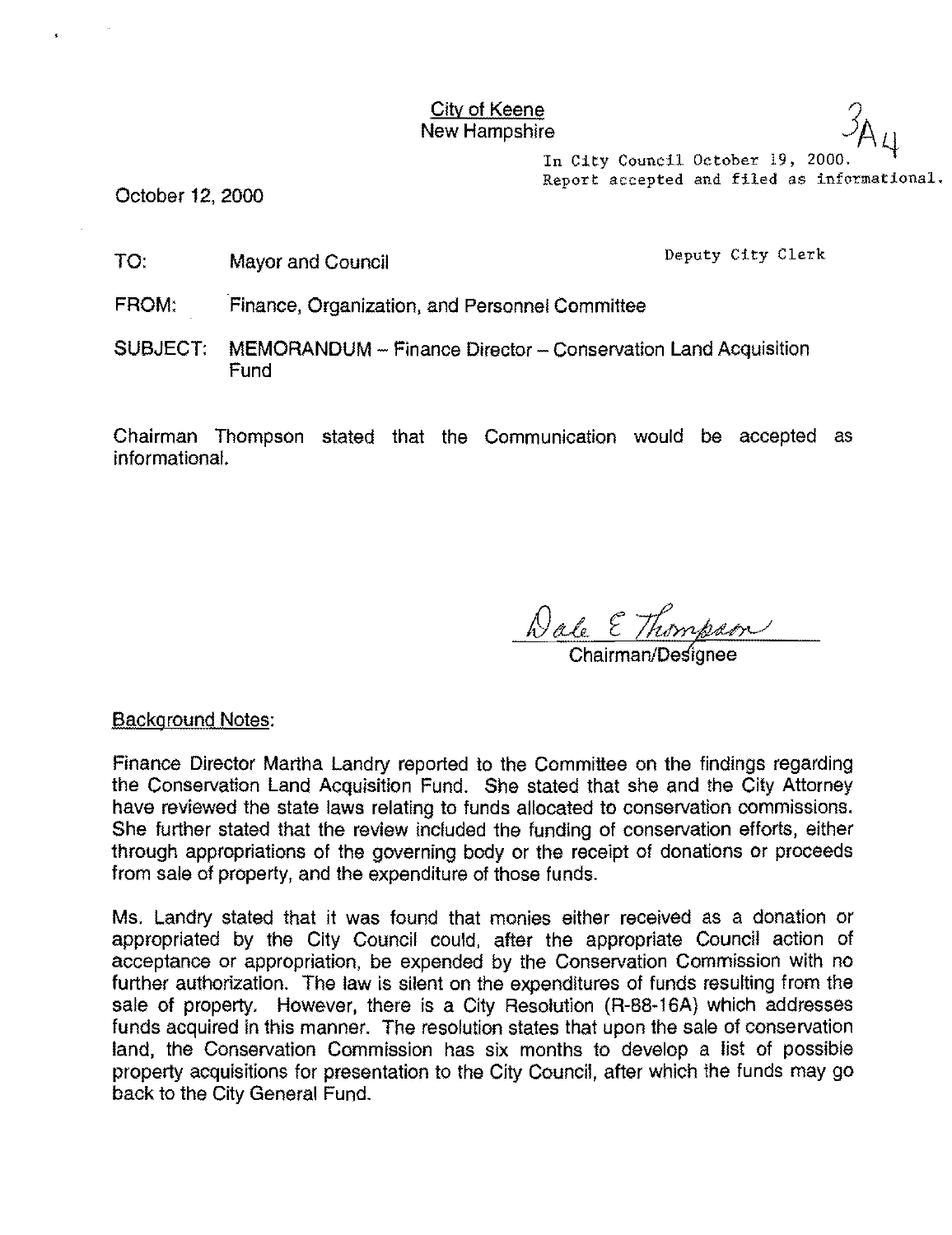Ms. Landry reported that the current available balance in the Conservation Land Acquisition project (cost center 90007) is \$48,483.70. She further reported that the project balance is comprised of proceeds from the sale of City owned land to Cedarcrest, which took place in FY87/88, and donations for reprinting the open space brochures. Ms. Landry stated that expenditures of the proceeds of the sale of land to Cedarcrest were for preliminary legal and appraisal work associated with potential property acquisition, acquisition of properties adjacent to Goose Pond and at Beech Hill, an appraisal of a property that was donated to the City and a site assessment for a parcel that will be donated to the City, total \$197,340.80. This leaves a balance of \$47,659.20 from the sale of property and \$824.50 from donations.

Ms. Landry explained that an expenditure of the proceeds for a study, such as a bioinventory of land that is already owned by the City, would require an appropriation of the City Council in the form of a budget amendment. This amendment would be in the form of a Resolution; the resolution must define the purpose of the appropriation and a funding source of the appropriation. The funding for such a study could be the Conservation Land Acquisition Fund (cost center 90007).

Mayor Blastos expressed surprise that the City Council does not have the final say on all matters regarding the Conservation Land Acquisition Fund. Ms. Landry stated that the City Council has input for the appropriation of funds and the acceptance of donations to the fund, and that if an expenditure was requested that did not related to the acquisition of conservation land, that it must be in the form of a Resolution with an affirmative vote of the City Council.

City Manager MacLean stated that he is hopeful that the Conservation Commission would use the procurement process that is in place to utilize the City staff to keep the projects updated to the City Council at the appropriate juncture.

Chairman Thompson agreed that the Commission should not be able to spend money without the knowledge and approval of the City Council. Carl Jacobs, Chairman for the Conservation Commission, stated that the Commission is not looking for the authority to spend money, they are simply looking to outline the process and establish the guidelines within which the money could be used.

Ms. Landry stated that it is her understanding that the Conservation Commission is looking to do a bio-inventory of City owned properties. Mr. Jacobs stated that the Commission was wondering if the project could be funded using the Conservation Land Acquisition fund. Ms. Landry stated that such an expenditure was not within the authority of the Commission, and that Council approval would need to be obtained, and that it would take the form of a Resolution, with the Conservation Land Acquisition fund named as the funding source.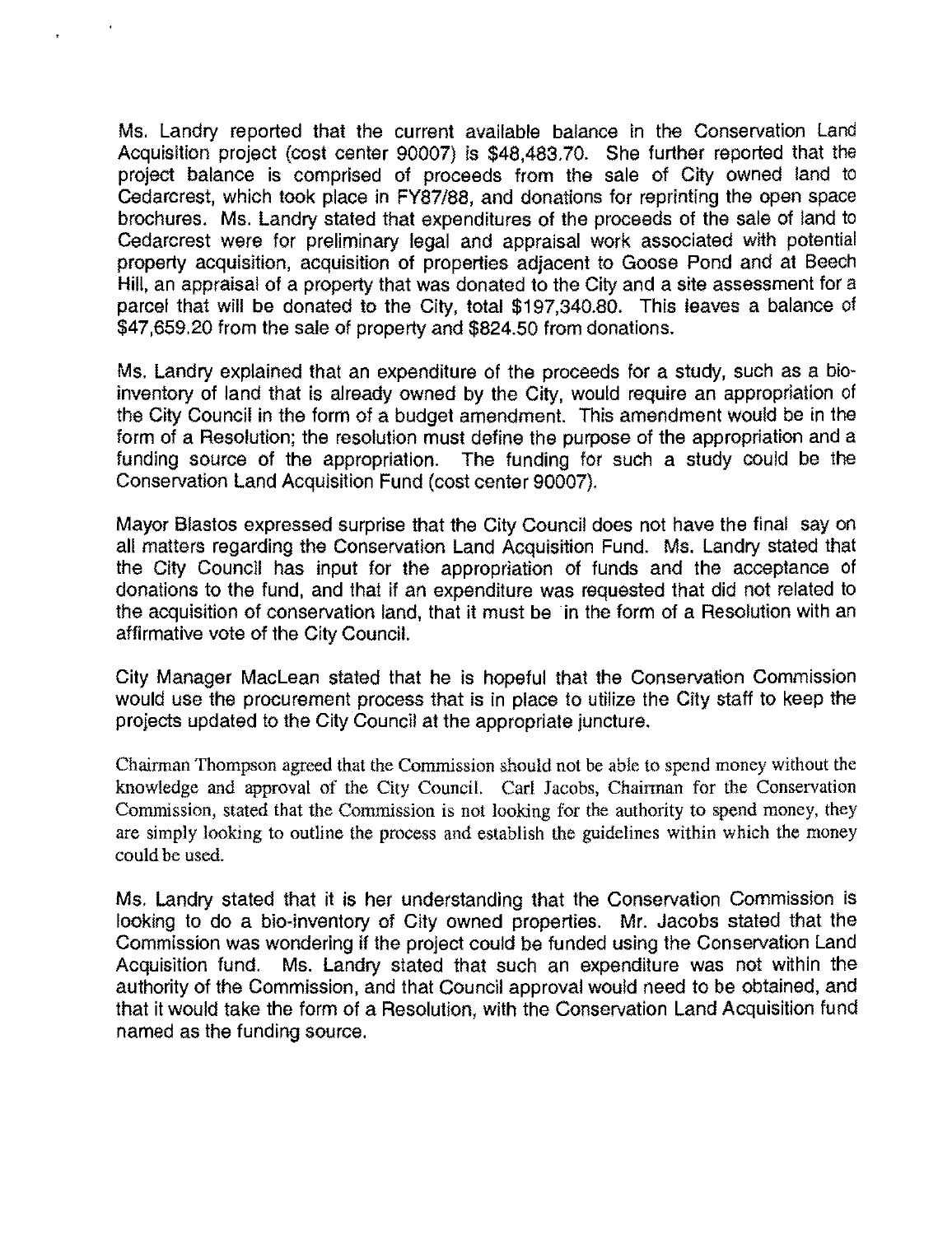# **CITY OF** KEENE NEW **HAMPSHIRE**

## FINANCE DEPARTMENT

| DATE:          | September 26, 2000                                     |
|----------------|--------------------------------------------------------|
| <b>MEMOTO:</b> | Finance, Organization & Personnel Committee            |
| THROUGH:       | John MacLean, City Manager Am /u/                      |
| FROM:          | Martha Matson Landry, ACM Finance Director             |
| RE:            | conservation land acquisition fund (cost center 90007) |

## RECOMMENDATION:

That this report be accepted as informational.

### BACKGROUND:

The Finance Director and the City Attorney have reviewed the state laws related to funds allocated to conservation commissions. This review included the funding of conservation efforts, either through appropriations of the governing body or the receipt of donations or proceeds from sale of property, and the expenditure of those funds.

It was found that monies either received as a donation or appropriated by the City Council can, after the appropriate Council action of acceptance or appropriation, be expended by the Conservation Commission with no further authorization. The law is silent on the expenditures of funds resulting from the sale of property. However, there is a City Resolution (R-88-16A) which addresses funds acquired in this manner. The resolution states that upon the sale of conservation land, the Conservation Commission has six months to develop a list of possible property acquisitions for presentation to the City Council, after which the funds may go back to the City General Fund.

The total amount currently available in what is named the Conservation Land Acquisition project (cost center 90007) is \$48,483.70. This project balance is comprised of proceeds from the sale of City owned land to Cedarcrest, which took place in FY87/88, and donations for reprinting the open space brochures. Expenditures of the proceeds of the sale of land to Cedarcrest were for preliminary legal and appraisal work associated with potential property acquisition, acquisition of properties adjacent to Goose Pond and at Beech Hill, an appraisal of a property that was donated to the City, and a site assessment for a parcel that will be donated to the City, total \$197,340.80. This leaves a balance of \$47,659.20 from the sale of property, and \$824.50 from donations.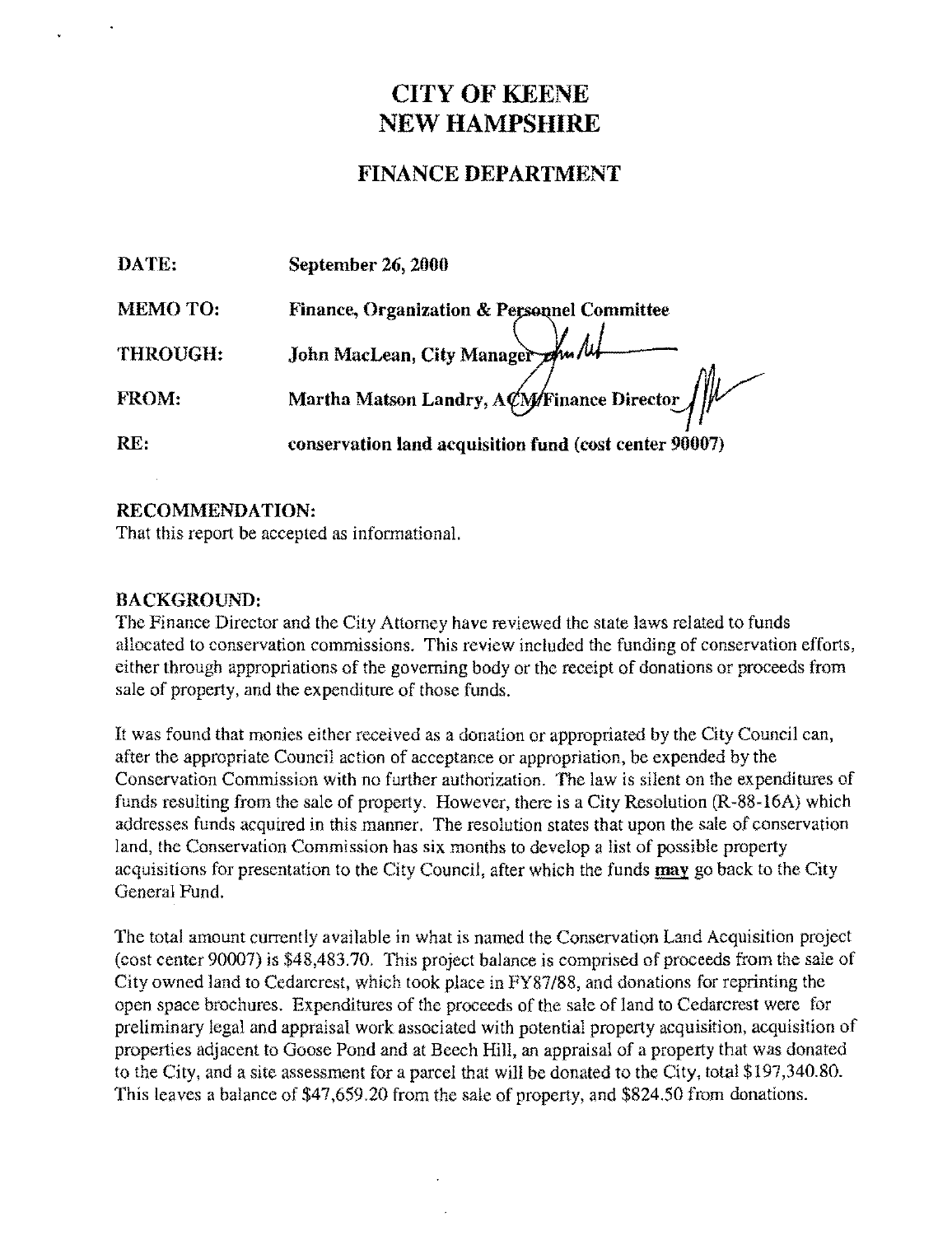Expenditure of the proeeeds for a study. such as a bio-inventory of land that is already owned by the City. would require an appropriation of the City Council in the fonn of a budgct amendment. This amendment would be in the form of a Resolution; the resolution must define the purpose of the appropriation. and a funding source of the appropriation. The funding for such a study could be the Conservation Land Acquisition Fund (cost center 90007).

Cc: Gerald Camey, City Attorney Steve Thornton, Asst. Finance Director Russell Cloutier, Fund Manager

 $\bar{\lambda}$ 

KACAPITALAeonservation commission.doc

 $\star$ 

l.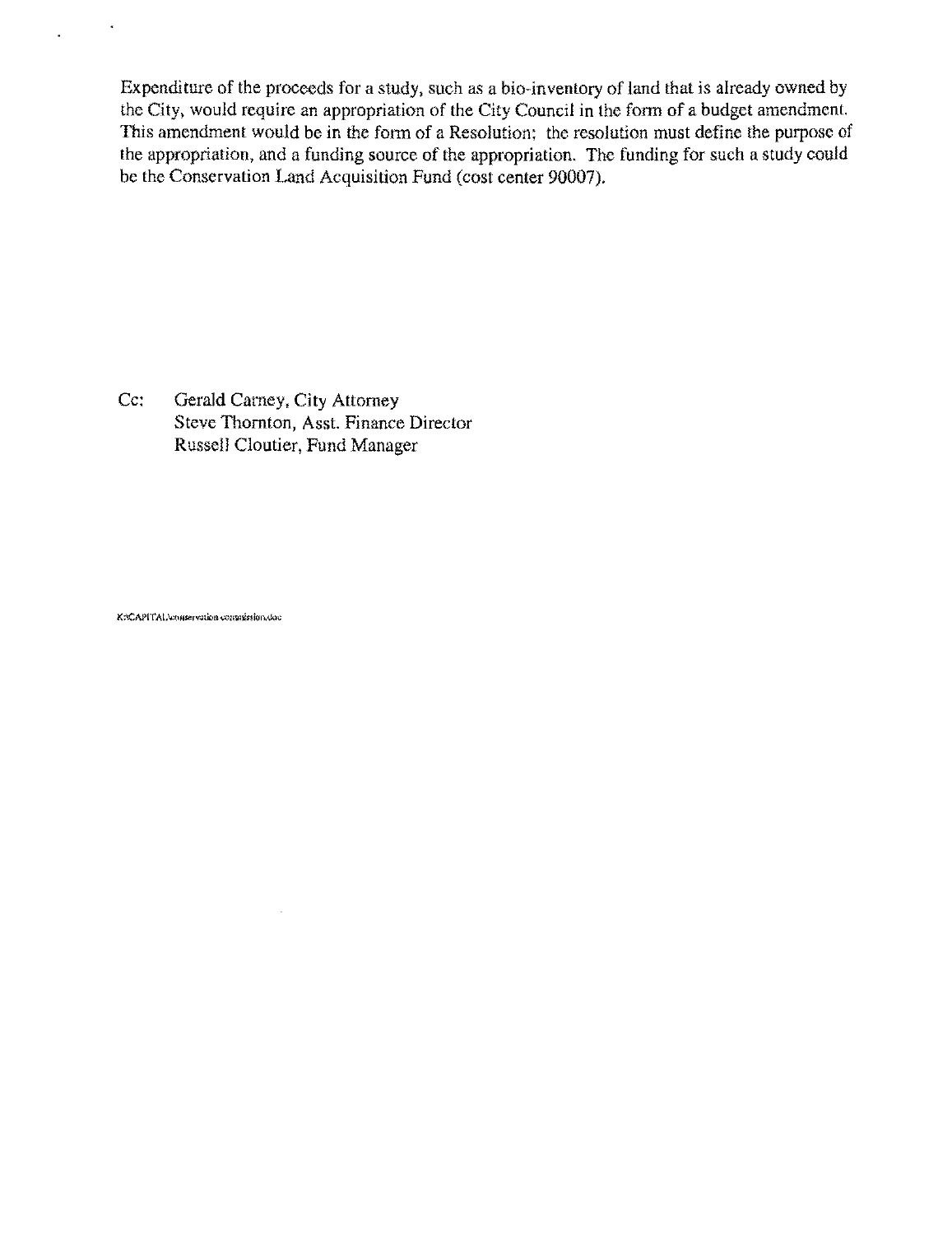City of Keene New Hampshire

July 27,2000

In City Council August 3, 2000 More time granted. City Clerk

TO: Mayor and Council

FROM: Finance, Organization and Personnel Committee

SUBJECT: MEMORANDUM - Conservation Commission Chairman - Conservation land Acquisition Capital Project Fund

On a vote 5-0 the Finance, Organization and Personnel Committee recommends that the Memorandum be placed on more time pending information from the Finance Director and the City Attorney.

<u>Calc</u> EThompson

Background Notes:

Carl Jacobs reported to the Committee regarding funds for a number of conservation projects in the community. Councilor Wilkinson located \$52,000 in a land conservation fund from conservation activities and she feels the money should continue to be used for conservation efforts. Mr. Jacobs stated that the Conservation Commission is looking for clarity on how to move forward with this and future projects.

Chairman Thompson stated that the control currently lies with the City CounciL

Finance Director, Martha Landry stated that after speaking with the City Attorney, they detennined that State law and City ordinance provide differing directions for the use of available funding. She asked for additional time to look into the funding and the ways in which it can be used. She stated that it appears that if the City Council appropriates the money to the Conservation Commission then they can spend it. But if another source donates the money to the City, then the City Council may have control over how it is spent.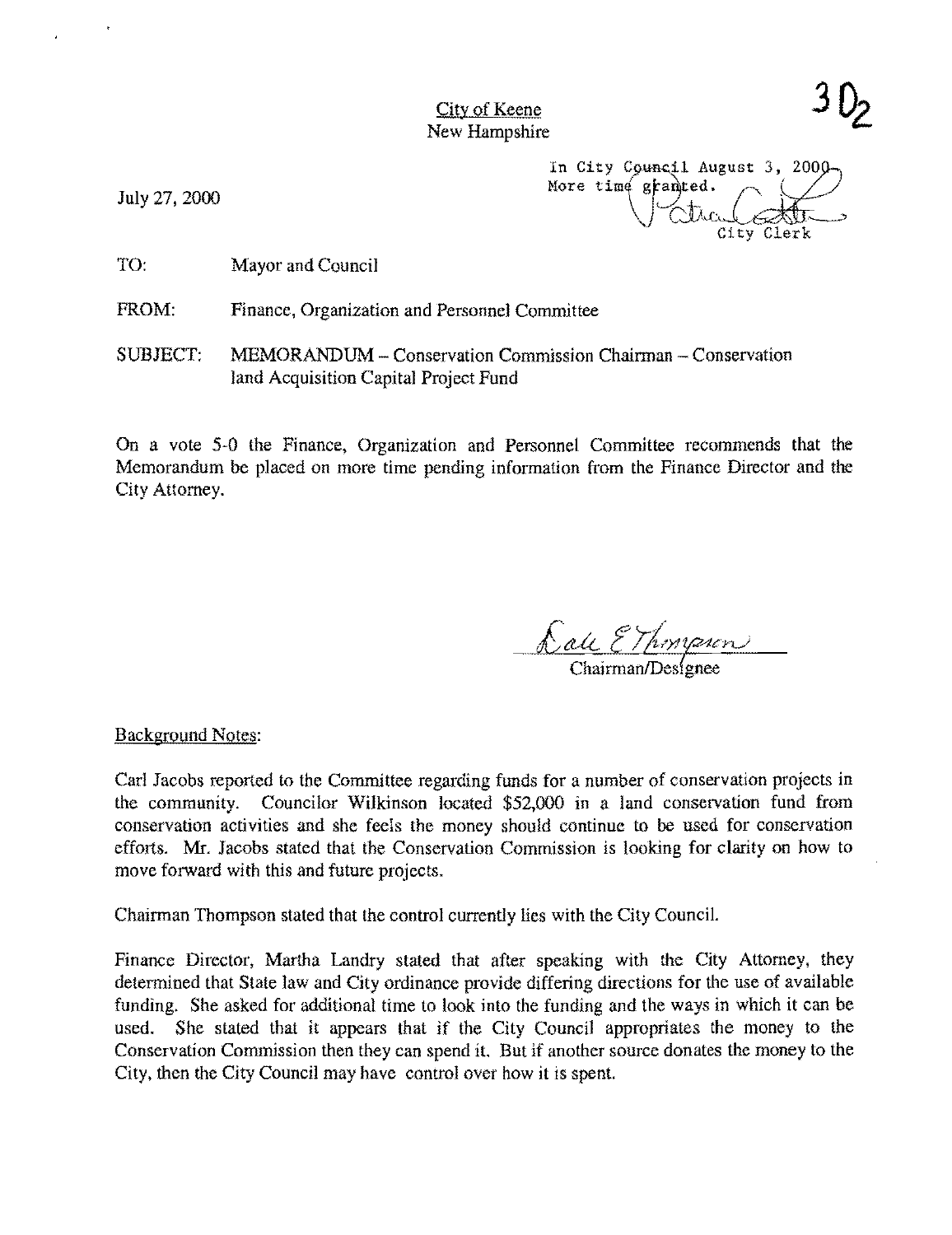Chairman Thompson stated that \$52,000 would not fund very much. Mr. Jacobs stated that it will fund a land inventory and other initial projects that will help the City be better stewards of the land the City owns.

Chairman Thompson asked if an intern could inventory the land. Mr. Jacobs stated that there would still be expenses such as supervising the project. The inventory will involve more than just the property, it includes the wildlife, plants, and geology and how they work together.

Councilor Greenwald asked about the Chapman Road lots that are part of the cluster development. City Manager, John A. MacLean stated that he is unaware of the status, but he will check on it.